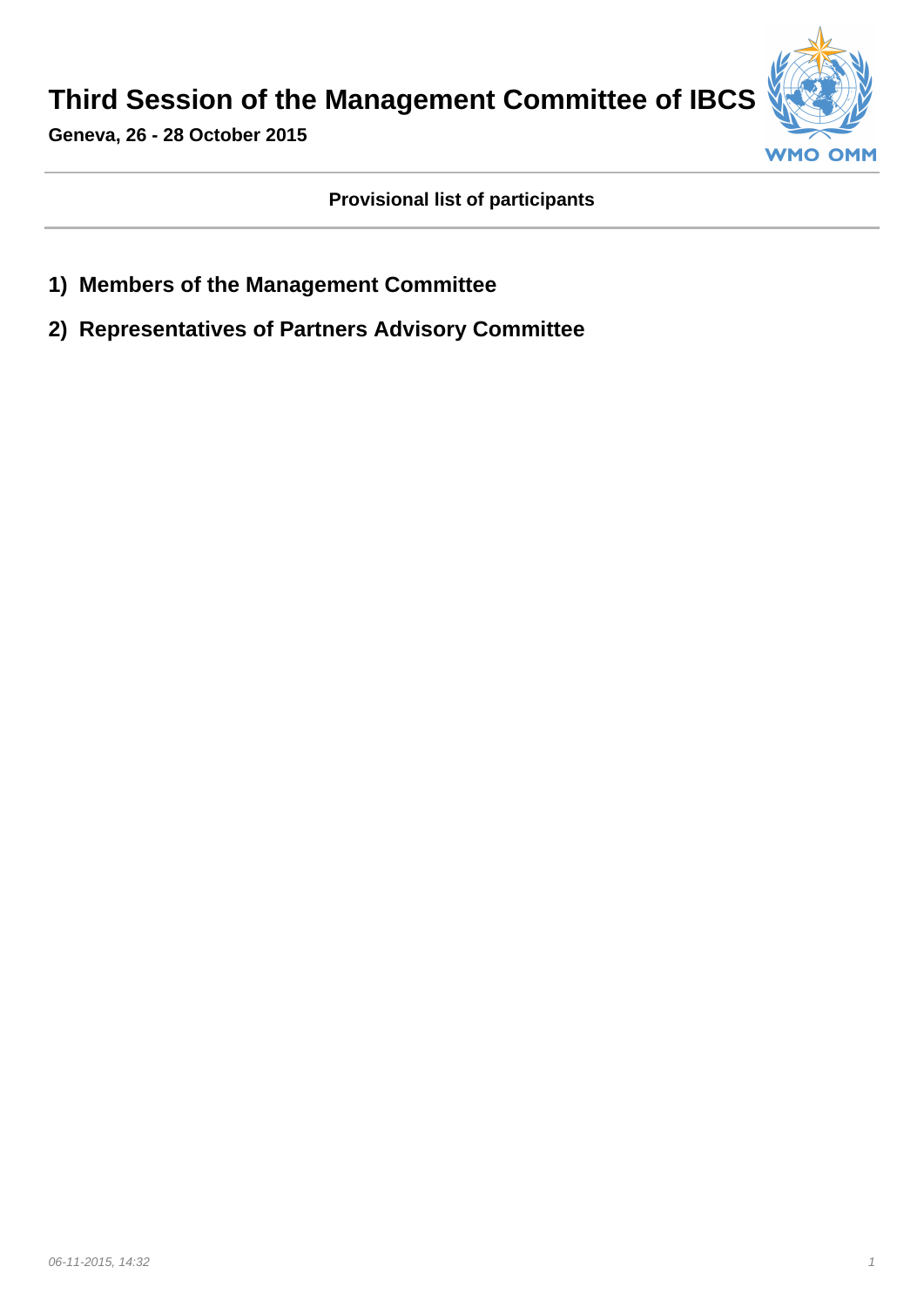## **1) Members of the Management Committee**

| <b>Australia</b><br><b>Stephen LELLYETT</b> | <b>Alternate</b>           |
|---------------------------------------------|----------------------------|
| <b>British Caribbean Territories</b>        |                            |
| <b>David FARRELL</b>                        | <b>Principal member</b>    |
| Canada                                      |                            |
| <b>Michael CROWE</b>                        | <b>Alternate</b>           |
| <b>David GRIMES</b>                         | <b>Principal member</b>    |
| China                                       |                            |
| Mingmei LI (Ms)                             | <b>Alternate</b>           |
| Colombia                                    |                            |
| José Franklyn RUIZ                          | <b>Alternate</b>           |
| <b>Costa Rica</b>                           |                            |
| <b>Juan-Carlos FALLAS-SOJO</b>              | <b>Principal member</b>    |
| <b>Democratic Republic of the Congo</b>     |                            |
| <b>Jean Pierre MPUNDU ELONGA</b>            | <b>Principal member</b>    |
|                                             |                            |
| Fiji                                        |                            |
| <b>Misaeli FUNAKI</b>                       | <b>Alternate</b>           |
| <b>Francis KEAN</b>                         | <b>Principal member</b>    |
| Germany                                     |                            |
| <b>Tobias FUCHS</b>                         | Alternate                  |
| <b>Michael ROHN</b>                         | <b>Alternate</b>           |
| India                                       |                            |
| <b>Laxman Singh RATHORE</b>                 | <b>Co-Vice Chairperson</b> |
| Japan                                       |                            |
| <b>Atsushi MINAMI</b>                       | <b>Alternate</b>           |
| <b>Kazutoshi ONOGI</b>                      | <b>Alternate</b>           |
| <b>Norway</b>                               |                            |
| <b>Jens SUNDE</b>                           | Chairperson                |
| <b>Peru</b>                                 |                            |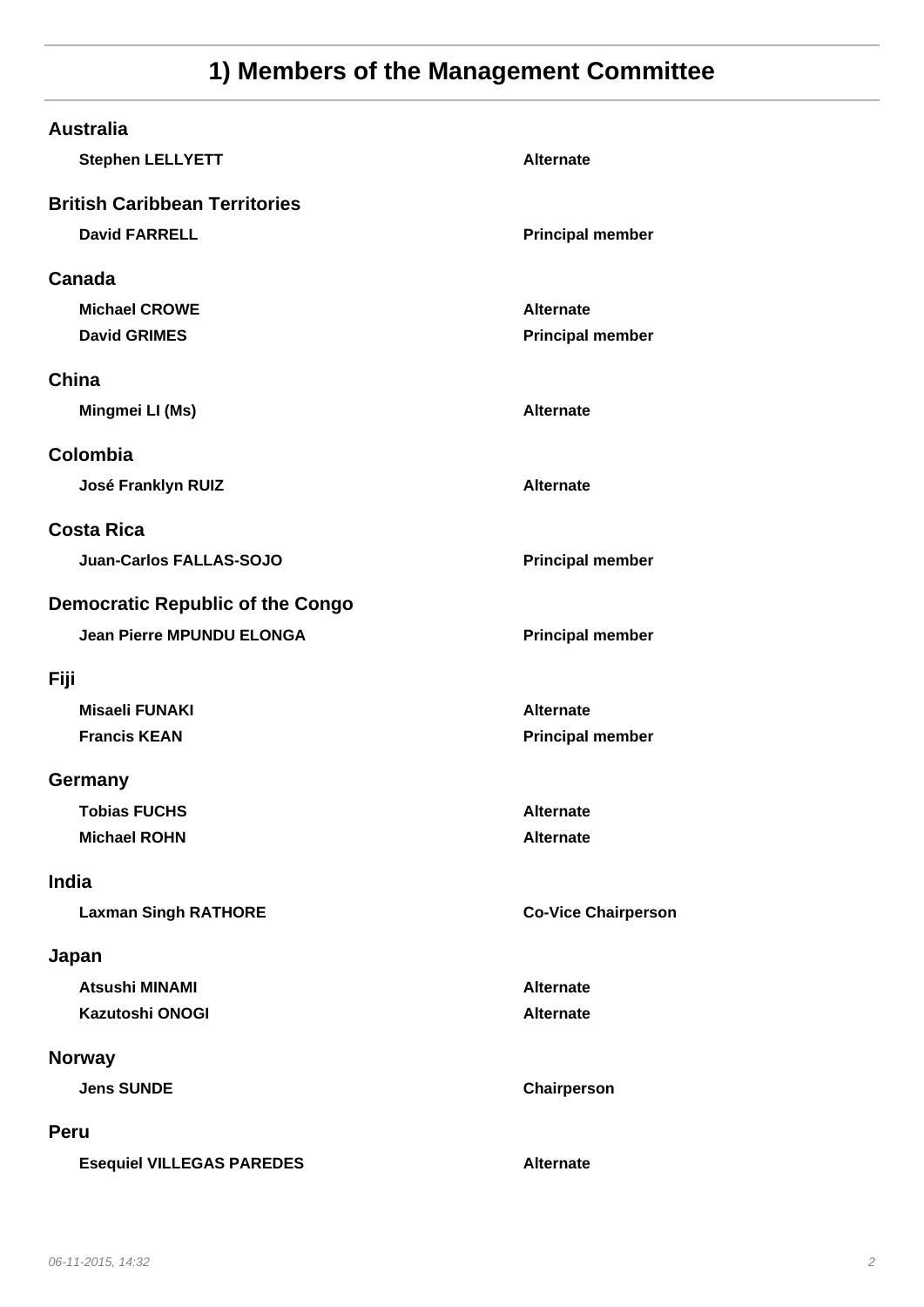| <b>Philippines</b>              |                            |
|---------------------------------|----------------------------|
| <b>Flaviana HILARIO (Ms)</b>    | <b>Principal member</b>    |
| <b>Republic of Korea</b>        |                            |
| <b>Sunyoung BAK (Ms)</b>        | <b>Alternate</b>           |
| <b>Ihncheol SEONG</b>           | <b>Alternate</b>           |
| <b>Russian Federation</b>       |                            |
| Marina SPIRIDONOVA (Ms)         | <b>Alternate</b>           |
| <b>Alexander FROLOV</b>         | <b>Principal member</b>    |
| <b>Senegal</b>                  |                            |
| <b>Sadibou BA</b>               | <b>Alternate</b>           |
| <b>South Africa</b>             |                            |
| <b>Mark MAJODINA</b>            | <b>Alternate</b>           |
| Linda MAKULENI (Ms)             | <b>Co-Vice Chairperson</b> |
| <b>Sudan</b>                    |                            |
| Hanan RABBAH (Ms)               | <b>Alternate</b>           |
| <b>Switzerland</b>              |                            |
| Gabriela SEIZ (Ms)              | <b>Alternate</b>           |
| <b>Stefan SIGRIST</b>           | <b>Alternate</b>           |
| <b>Peter BINDER</b>             | <b>Principal member</b>    |
| <b>Tunisia</b>                  |                            |
| <b>Abdelwaheb NMIRI</b>         | <b>Principal member</b>    |
| <b>Turkey</b>                   |                            |
| <b>Hayreddin BACANLI</b>        | <b>Alternate</b>           |
| <b>United States of America</b> |                            |
| Ko BARRET (Ms)                  | <b>Alternate</b>           |
| <b>Meredith MUTH (Ms)</b>       | <b>Alternate</b>           |
| <b>Raymond "Wayne" HIGGINS</b>  | <b>Principal member</b>    |